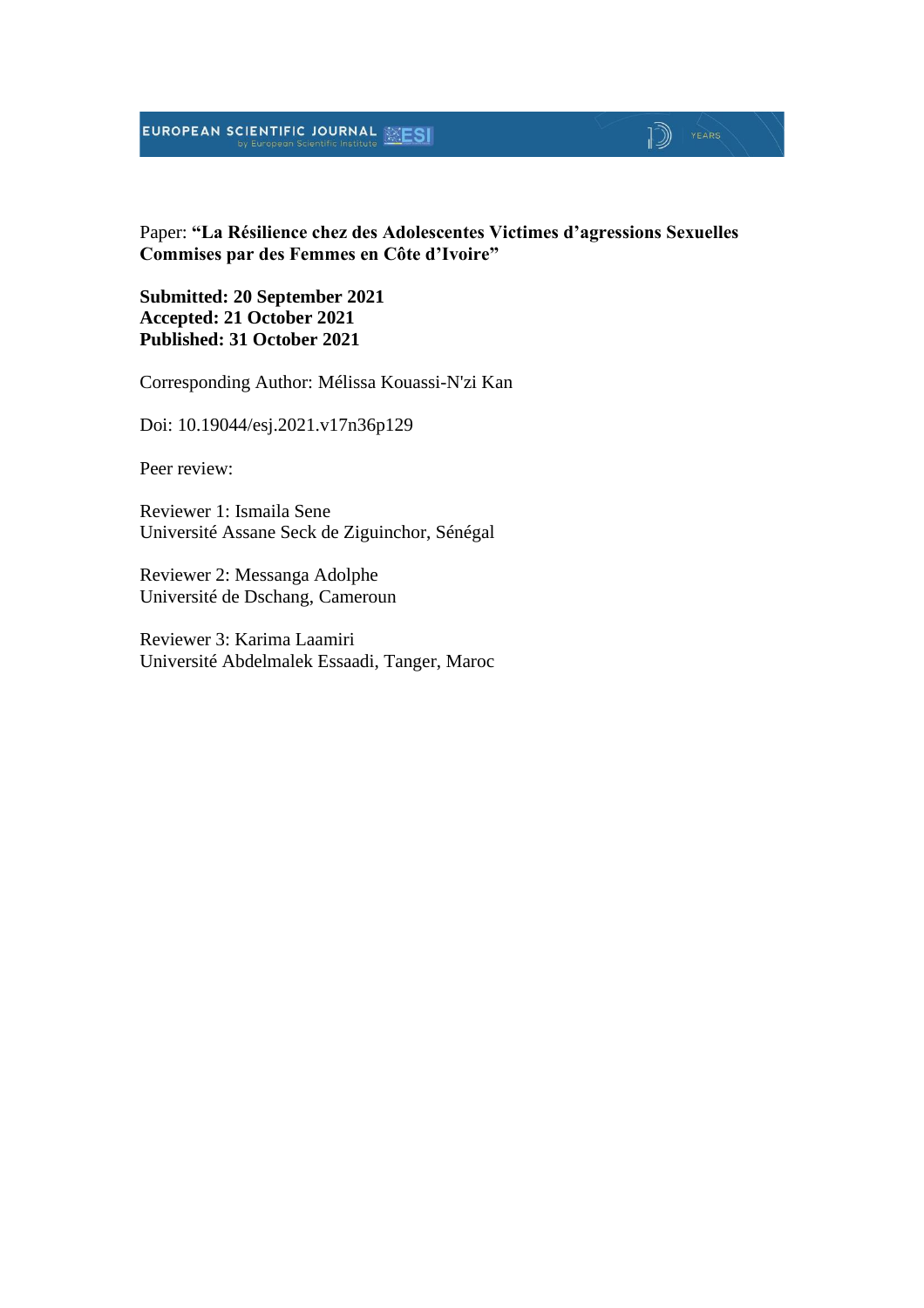# **ESJ** *Manuscript Evaluation Form 2021*

This form is designed to summarize the manuscript peer review that you have completed and to ensure that you have considered all appropriate criteria in your review. Your review should provide a clear statement, to the authors and editors, of the modifications necessary before the paper can be published or the specific reasons for rejection.

Please respond within the appointed time so that we can give the authors timely responses and feedback.

NOTE: ESJ promotes peer review procedure based on scientific validity and technical quality of the paper (not perceived the impact). You are also not required to do proofreading of the paper. It could be recommended as part of the revision.

*ESJ editorial office would like to express its special gratitude for your time and efforts. Our editorial team is a substantial reason that stands ESJ out from the crowd!*

| Reviewer Name: Ismaïla SENE                                                                                                 |                                                                                                 |  |
|-----------------------------------------------------------------------------------------------------------------------------|-------------------------------------------------------------------------------------------------|--|
| University/Country: Université Assane Seck de Ziguinchor (Sénégal)                                                          |                                                                                                 |  |
| Manuscript<br>Date<br>septembre 2021                                                                                        | Received: 21   Date Review Report Submitted:<br>27<br>septembre 2021                            |  |
| <b>Manuscript Title: RESILIENCE CHEZ DES ADOLESCENTES VICTIMES</b><br><b>D'AGRESSIONS SEXUELLES COMMISES PAR DES FEMMES</b> |                                                                                                 |  |
| <b>ESJ Manuscript Number:</b>                                                                                               |                                                                                                 |  |
| You agree your name is revealed to the author of the paper:<br>Yes/No                                                       |                                                                                                 |  |
| paper: Yes/No<br>You approve, this review report is available in the "review history" of the paper: Yes/No                  | You approve, your name as a reviewer of this paper, is available in the "review history" of the |  |

### **Evaluation Criteria:**

**Please give each evaluation item a numeric rating on a 5-point scale, along with a thorough explanation for each point rating.**

| <i>Questions</i>                                                           | <b>Rating Result</b><br>[Poor] $1-5$ [Excellent] |
|----------------------------------------------------------------------------|--------------------------------------------------|
| 1. The title is clear and it is adequate to the content of<br>the article. |                                                  |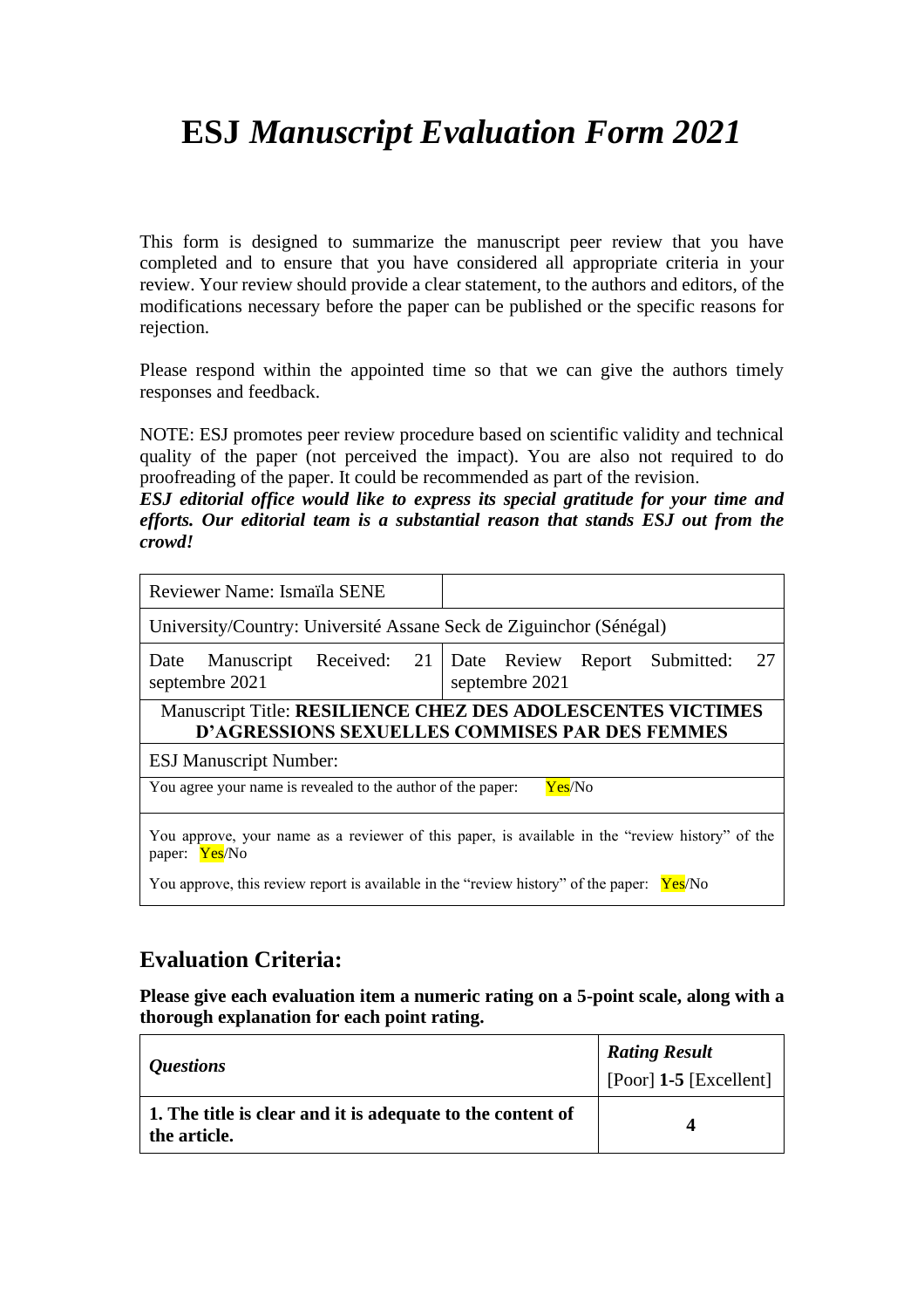| Le titre est clair et adapté au contenu. Les auteurs pourraient, toutefois, préciser le<br>cadre de l'étude (la cote d'ivoire) dans le titre.                                                                                                                                                                                                                                                                                                                                                                                             |     |  |
|-------------------------------------------------------------------------------------------------------------------------------------------------------------------------------------------------------------------------------------------------------------------------------------------------------------------------------------------------------------------------------------------------------------------------------------------------------------------------------------------------------------------------------------------|-----|--|
| 2. The abstract clearly presents objects, methods and<br>results.                                                                                                                                                                                                                                                                                                                                                                                                                                                                         | 4   |  |
| Le résumé est succinct et complet. Je recommande juste de préciser le milieu de<br>l'étude (Cote d'ivoire) pour aider le lecteur à mieux contextualiser.                                                                                                                                                                                                                                                                                                                                                                                  |     |  |
| 3. There are few grammatical errors and spelling<br>mistakes in this article.                                                                                                                                                                                                                                                                                                                                                                                                                                                             | 4   |  |
| Juste quelques coquilles à corriger!                                                                                                                                                                                                                                                                                                                                                                                                                                                                                                      |     |  |
| 4. The study methods are explained clearly.                                                                                                                                                                                                                                                                                                                                                                                                                                                                                               | 3,5 |  |
| La méthode est claire et pertinenente mais l'échantillon reste discutable.                                                                                                                                                                                                                                                                                                                                                                                                                                                                |     |  |
| 5. The results are clear and do not contain errors.<br>3,5                                                                                                                                                                                                                                                                                                                                                                                                                                                                                |     |  |
| Les résultats sont conformes aux objectifs de l'étude. Ils sont néanmoins pas<br>généralisables (même à une echelle micro) du fait de la faiblesse de l'échantillon.<br>Pour renforcer les résultats, je pense qu'il serait utile d'envisager la possibilité de<br>recuillir les commentaires des enseignants et des religieuses qui encadrent les<br>adolescentes pour mieux diversifier les données, d'une part, et, d'autre part, pour<br>mieux apprécier le niveau de résilience des adolescentes victimes de violences<br>sexuelles. |     |  |
| 6. The conclusions or summary are accurate and<br>supported by the content.                                                                                                                                                                                                                                                                                                                                                                                                                                                               | 4   |  |
| La conclusion est claire et la mise en perspective des résultats avec d'autres<br>recherches est intéressante.                                                                                                                                                                                                                                                                                                                                                                                                                            |     |  |
| 7. The references are comprehensive and appropriate.                                                                                                                                                                                                                                                                                                                                                                                                                                                                                      | 4   |  |
| Néanmoins, vérifier l'adéquation avec les normes de la revue quant au mode de<br>sépération après le titre de la référence (point ou virgule).                                                                                                                                                                                                                                                                                                                                                                                            |     |  |

## **Overall Recommendation** (mark an X with your recommendation):

| Accepted, no revision needed               |  |
|--------------------------------------------|--|
| Accepted, minor revision needed            |  |
| Return for major revision and resubmission |  |
| Reject                                     |  |

### **Comments and Suggestions to the Author(s):**

- Quelques coquilles à corriger et quelques expressions à revoir.

-Justifier la faiblesse de l'échantillon dans la méthodologie.

- Diversifier les sources de données pour renforcer les résultats.

### **Comments and Suggestions to the Editors Only: RAS**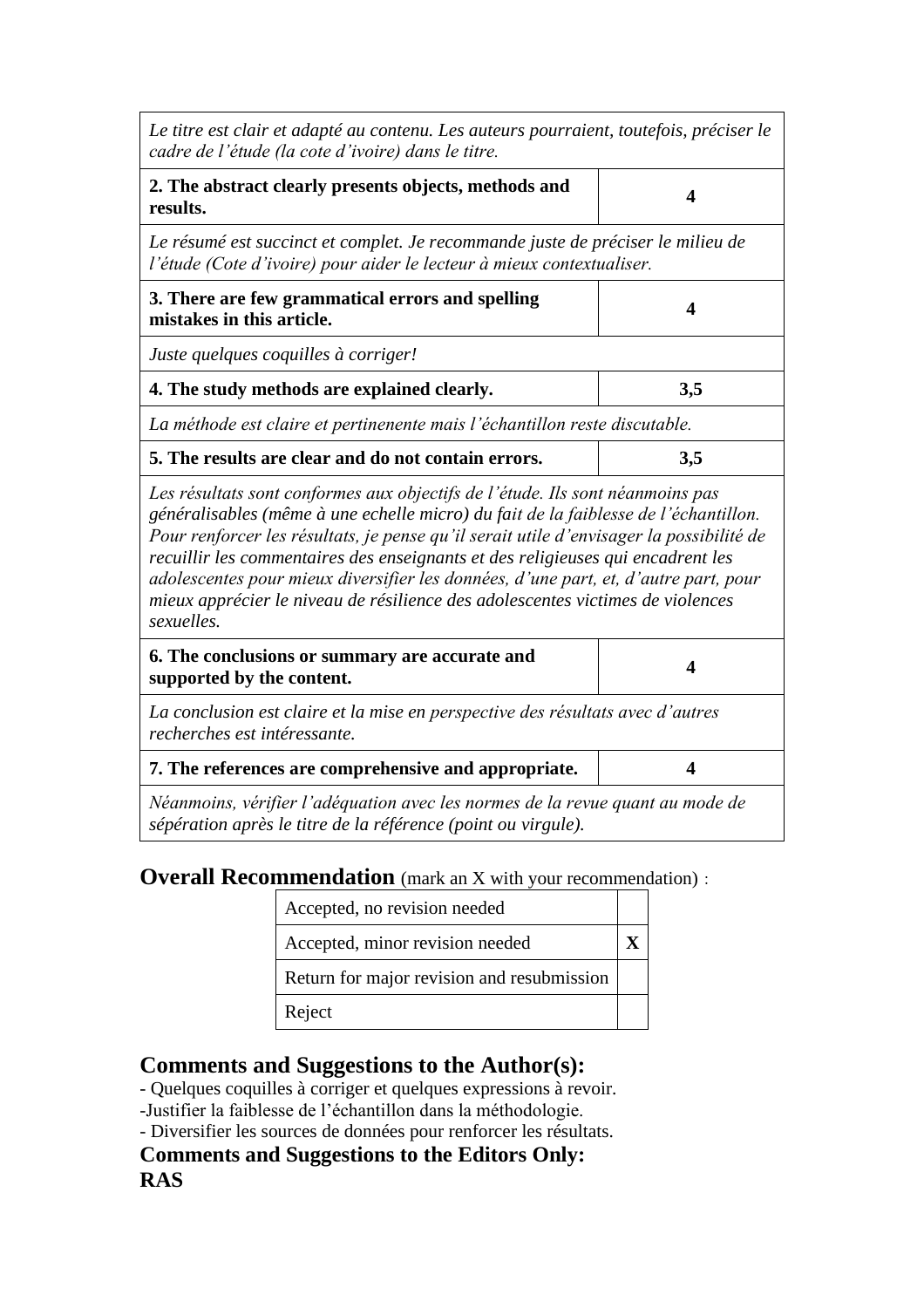# **ESJ** *Manuscript Evaluation Form 2021*

This form is designed to summarize the manuscript peer review that you have completed and to ensure that you have considered all appropriate criteria in your review. Your review should provide a clear statement, to the authors and editors, of the modifications necessary before the paper can be published or the specific reasons for rejection.

Please respond within the appointed time so that we can give the authors timely responses and feedback.

NOTE: ESJ promotes peer review procedure based on scientific validity and technical quality of the paper (not perceived the impact). You are also not required to do proofreading of the paper. It could be recommended as part of the revision.

*ESJ editorial office would like to express its special gratitude for your time and efforts. Our editorial team is a substantial reason that stands ESJ out from the crowd!*

| Reviewer Name: Messanga Gustave Adolphe                                                                                                                                                                            |                                             |
|--------------------------------------------------------------------------------------------------------------------------------------------------------------------------------------------------------------------|---------------------------------------------|
| University/Country: Université de Dschang (Cameroun)                                                                                                                                                               |                                             |
| Date Manuscript Received:21/09/2021                                                                                                                                                                                | Date Review Report Submitted:<br>30/09/2021 |
| <b>Manuscript Title: RESILIENCE CHEZ DES ADOLESCENTES VICTIMES</b><br><b>D'AGRESSIONS SEXUELLES COMMISES PAR DES FEMMES/</b><br><b>RESILIENCE IN ADOLESCENT GIRLS VICTIMS OF SEXUAL ASSAULT</b><br><b>BY WOMEN</b> |                                             |
| ESJ Manuscript Number: 1017/21                                                                                                                                                                                     |                                             |
| You agree your name is revealed to the author of the paper:                                                                                                                                                        | Yes/No                                      |
| You approve, your name as a reviewer of this paper, is available in the "review history" of the<br>paper: Yes/No<br>You approve, this review report is available in the "review history" of the paper: Yes/No      |                                             |

### **Evaluation Criteria:**

**Please give each evaluation item a numeric rating on a 5-point scale, along with a thorough explanation for each point rating.**

|                  | <b>Rating Result</b>        |
|------------------|-----------------------------|
| <i>Questions</i> | [Poor] $1-5$<br>[Excellent] |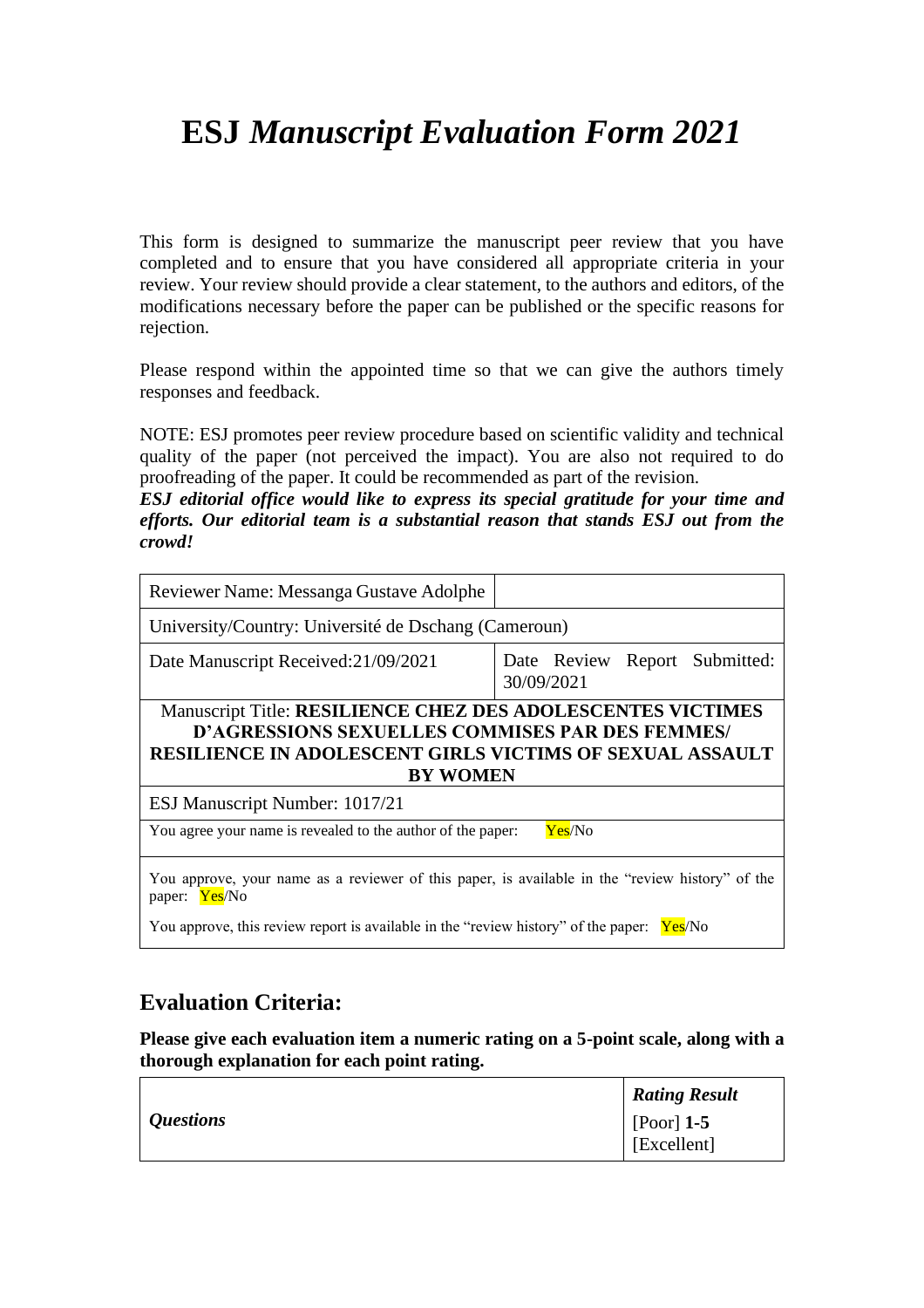| 1. The title is clear and it is adequate to the content of the<br>article.                  | 3   |
|---------------------------------------------------------------------------------------------|-----|
| Il devrait être modifié en y ajoutant un article devant résilience et en accentuant le<br>E |     |
| 2. The abstract clearly presents objects, methods and<br>results.                           | 3   |
| (Please insert your comments)                                                               |     |
| 3. There are few grammatical errors and spelling mistakes<br>in this article.               | 3   |
| (Please insert your comments)                                                               |     |
| 4. The study methods are explained clearly.                                                 | 4   |
| (Please insert your comments)                                                               |     |
| 5. The results are clear and do not contain errors.                                         | 3,5 |
| (Please insert your comments)                                                               |     |
| 6. The conclusions or summary are accurate and<br>supported by the content.                 | 3,5 |
| (Please insert your comments)                                                               |     |
| 7. The references are comprehensive and appropriate.                                        | 3,5 |
| (Please insert your comments)                                                               |     |

## **Overall Recommendation** (mark an X with your recommendation):

| Accepted, no revision needed               |  |
|--------------------------------------------|--|
| Accepted, minor revision needed            |  |
| Return for major revision and resubmission |  |
| Reject                                     |  |

## **Comments and Suggestions to the Author(s):**

## **Comments and Suggestions to the Editors Only:**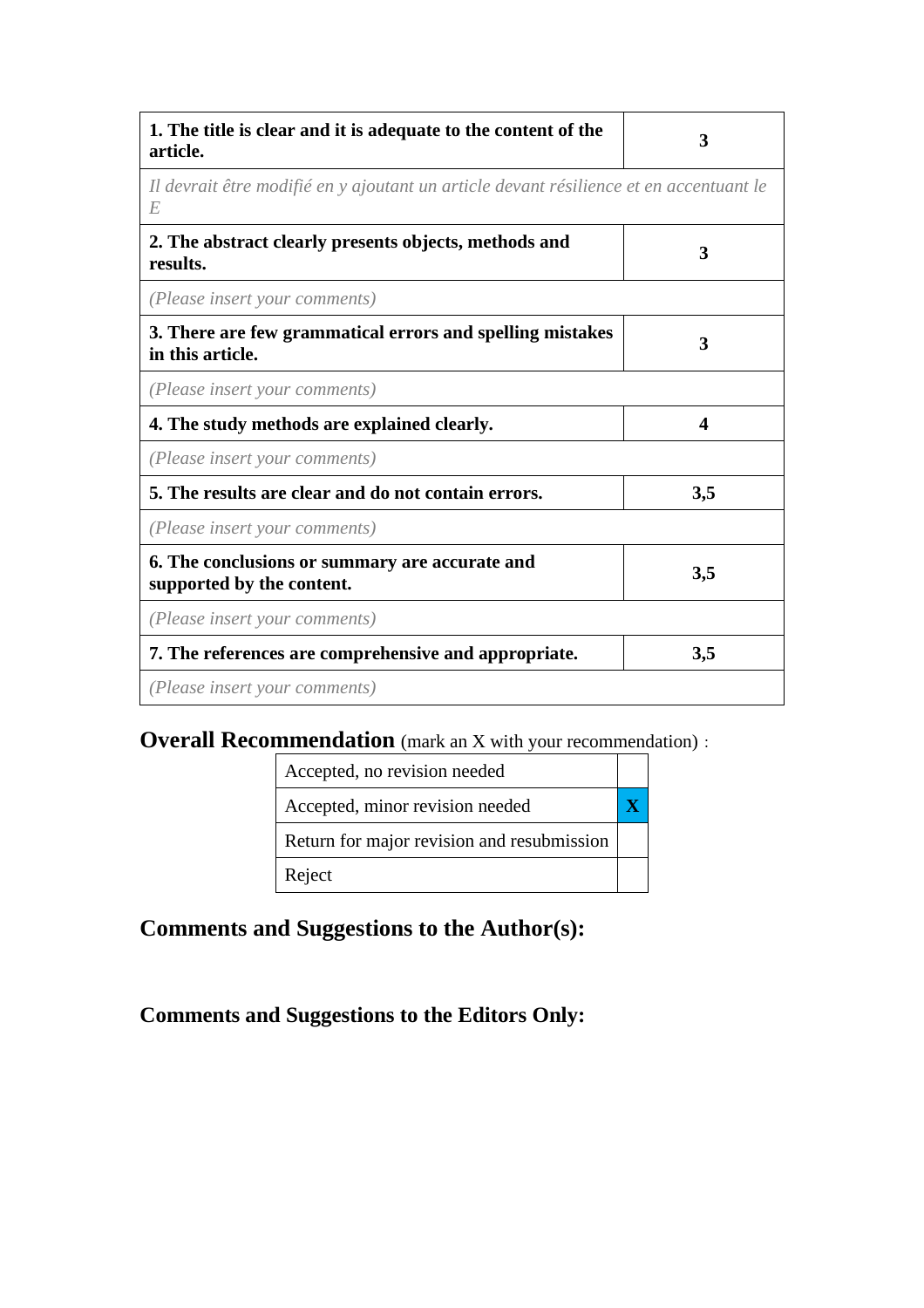# **ESJ** *Manuscript Evaluation Form 2021*

This form is designed to summarize the manuscript peer review that you have completed and to ensure that you have considered all appropriate criteria in your review. Your review should provide a clear statement, to the authors and editors, of the modifications necessary before the paper can be published or the specific reasons for rejection.

Please respond within the appointed time so that we can give the authors timely responses and feedback.

NOTE: ESJ promotes peer review procedure based on scientific validity and technical quality of the paper (not perceived the impact). You are also not required to do proofreading of the paper. It could be recommended as part of the revision.

*ESJ editorial office would like to express its special gratitude for your time and efforts. Our editorial team is a substantial reason that stands ESJ out from the crowd!*

| Reviewer Name: karima laamiri                                                                                        | Email:                                             |  |
|----------------------------------------------------------------------------------------------------------------------|----------------------------------------------------|--|
| University/Country: Université Abdelmalek Essaadi, Tanger, Maroc                                                     |                                                    |  |
| Date Manuscript Received:21 septembre<br>2021                                                                        | Date Review Report Submitted: 29<br>septembre 2021 |  |
| Manuscript Title: RESILIENCE CHEZ DES ADOLESCENTES VICTIMES<br><b>D'AGRESSIONS SEXUELLES COMMISES PAR DES FEMMES</b> |                                                    |  |
| ESJ Manuscript Number: 1017/21                                                                                       |                                                    |  |
| You agree your name is revealed to the author of the paper:<br>Yes                                                   |                                                    |  |
| You approve, your name as a reviewer of this paper, is available in the "review history" of the<br>paper: Yes        |                                                    |  |
| You approve, this review report is available in the "review history" of the paper: Yes                               |                                                    |  |

### **Evaluation Criteria:**

**Please give each evaluation item a numeric rating on a 5-point scale, along with a thorough explanation for each point rating.**

| <i><b>Ouestions</b></i>                                                    | <b>Rating Result</b><br>[Poor] $1-5$<br>[Excellent] |
|----------------------------------------------------------------------------|-----------------------------------------------------|
| 1. The title is clear and it is adequate to the content of the<br>article. |                                                     |